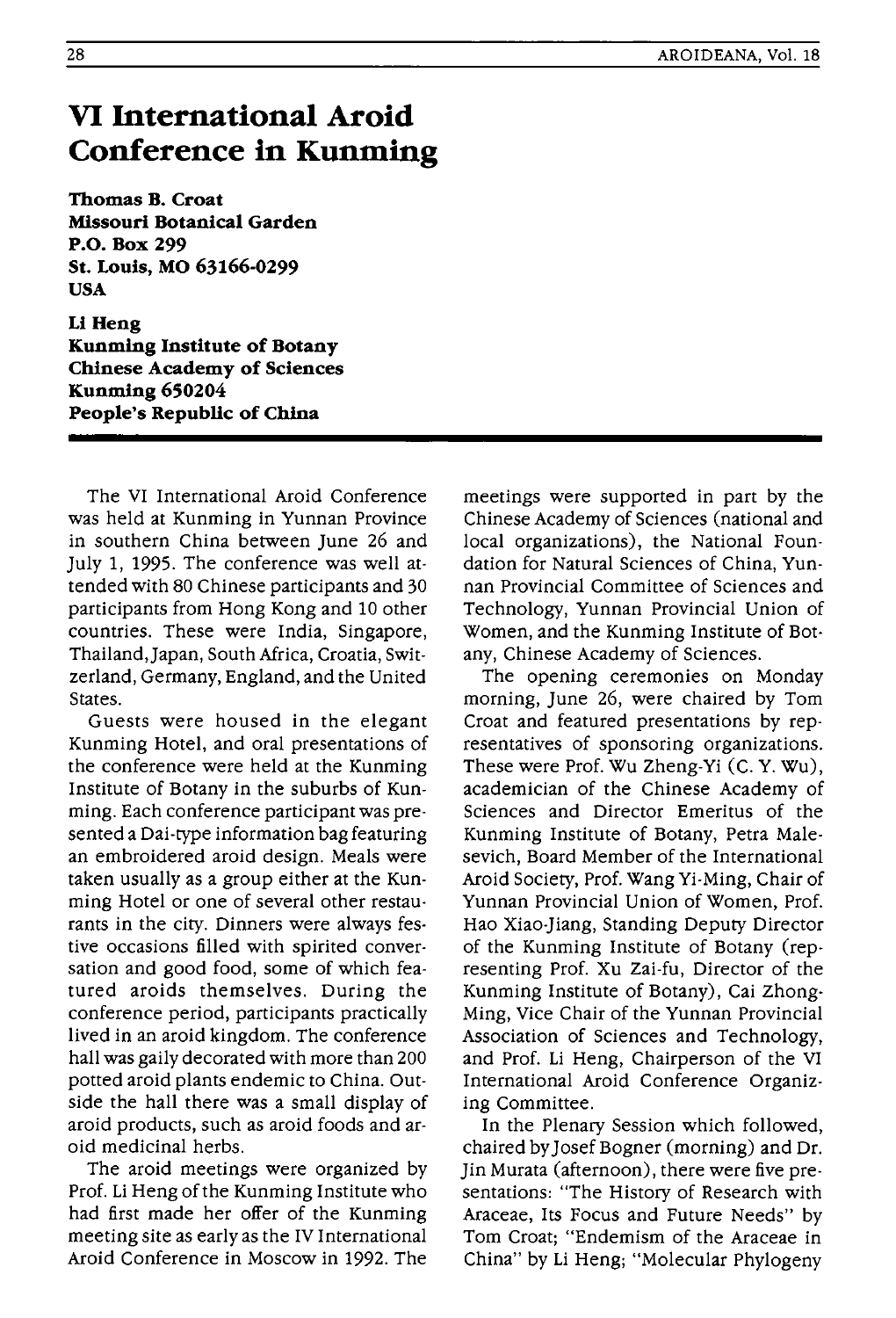of Araceae Using rbel Gene Sequencing" by Jin Murata; "The Ecology of the Araceae" by Josef Bogner, and "Research and Utilization of *Amorphophallusin* China" by Liu Pei-Ying.

The remainder of the day was devoted to Symposia, these divided into. three sections. The section on Morphology, Systematics, and Evolution, chaired byWu Zheng-Yi and Tom Croat had the following presentations: "Current Advances of the Taxonomy of *Pothos"* by Peter C. Boyce; "The Flora Malesiana Project" by A. Hay, P. C. Boyce, W. Hetterscheid, N. Jacobsen, J. Murata, and J. Bogner (authored by A. Hay but read by Boyce); "Taxonomic Status of *Amorphophallus* in China" by Long Chun-Lin (presenter) and Li Heng; and "Southern African Aroids" by Yashica Singh (presenter), A. E. Van Wyk, and Himansu Baijnath.

The Section on Cultivation, Horticulture, Introduction, and Domestication, chaired by Guo Hui-Jun and J. Bogner presented the following: "Studies on Micropropagation of Four *Zantedeschia* Cultivars" by Xiao Tiao-Jing (presenter), Li Heng, and Xia Li-Fang; "Studies on Ecological Prerequisites for Growth of *Pinellia ternata"* by Zhang Guo-Tai (presenter), Guo Qiao-Sheng, Wang Kang-Cai, and Ye Wen-Cai; and "The Artificial Adjustment of the Flower Season and Cross-Breeding on 'Konjak' *(Amorphophallus konjac* Koch) by Zhang Sheng-Lin (presenter), Lie Pei-Yeng, and Sun Yuan-Ming.

The Medicinal Use Section, chaired by Guo Hui-Jun andJin Murata, followed later in the day. It presented the following: "Recent Developments in Biological Investigation on *Pinellia ternata,* a Medical Aroid Plant in Japan-A Review" by Hajime Mizukami, Y. Shoyama, Pan Sheng-Li, and H. Ohashi; and "Preparation of Antiserum Specific to Plant Tissue: the Enzyme Immunoassay for Measurement of the Contents of *Pinellia* Tuber Component Contained in Chinese Traditional Medicines" by Tsunchiro Kitagawa.

On the following day, Tuesday, June 27, the section on Morphology, Systematics, and Evolution continued under the chairmanship of Wu Zeng-Yi and Jin Murata with the

following papers: *"Lagenandra ovata-a*  Strange Inflorescence" by Matyus Buzgo; "Homology of the Aroid Inflorescence" by Alistair Hay (presented by Peter Boyce); "Some Species of *Colocasia* having cpDNA of *Alocasia macrorrhizos* var. *variegata"*  by Hiromichi Yoshino; "Cytotaxonomic Studies in *Arisaema"* by Kumar S. Pati! (presenter) and G. B. Dixit; "Adaptive Significance of Phenology and Spadix Architecture in Araceae of Western Ghats of India" by Shrirang R. Yadav; and "The History of International Aroid Conferences" by Tom Croat.

The Section on Medicinal Use continued in the afternoon with the following presentations: "Non-Starch Polysaccharides in Aroid tubers" by Lawrence Ramsden (presenter) and Koo Yut Yu; and "Purification and Immunological Properties of Trypsin Inhibitor for *Alocasia macrorrhizos'* by Wang Dong (presenter), Ji Ben-Ren, Zeng Ying, and Yu Bing.

A Section on Utilization and Development, chaired by Li Heng and Long Chun-Lin, completed the afternoon's program. Presented were the following: "Study on the Cultivated *Colocasia* in Hunan, China" by Jian Dao-Song (presenter) and Zhang Jian; and "The Spread, Ulitization, and Toxicity of Three Aroids in Africa" by H. Baijnath (presenter) and P. M. Maundu.

Also on Tuesday some of the participants traveled to the karst limestone formations called the "Stone Forest," a famous scenic spot in Lunan County. For those who remained in Kunming, part of the afternoon was spent visiting the research greenhouses and the grounds of the Kunming Institute of Botany.

Wednesday morning, June 28, held the final period for oral presentations. The Morphology, Systematics, and Evolution section aired the following presentations: *"Anthurium* and *Aglaonema* Production in Dade County, Florida (USA) Nurseries" by DeArmand Hull; "Some Natural Hybrids in the Genus *Arum"* by Marija Bedalov; "The Genera of the Araceae Project" by Simon J. Mayo, Josef Bogner, and Peter C. Boyce (presenter); and "Distribution of *Philodendron* in Central America" by Tom Croat.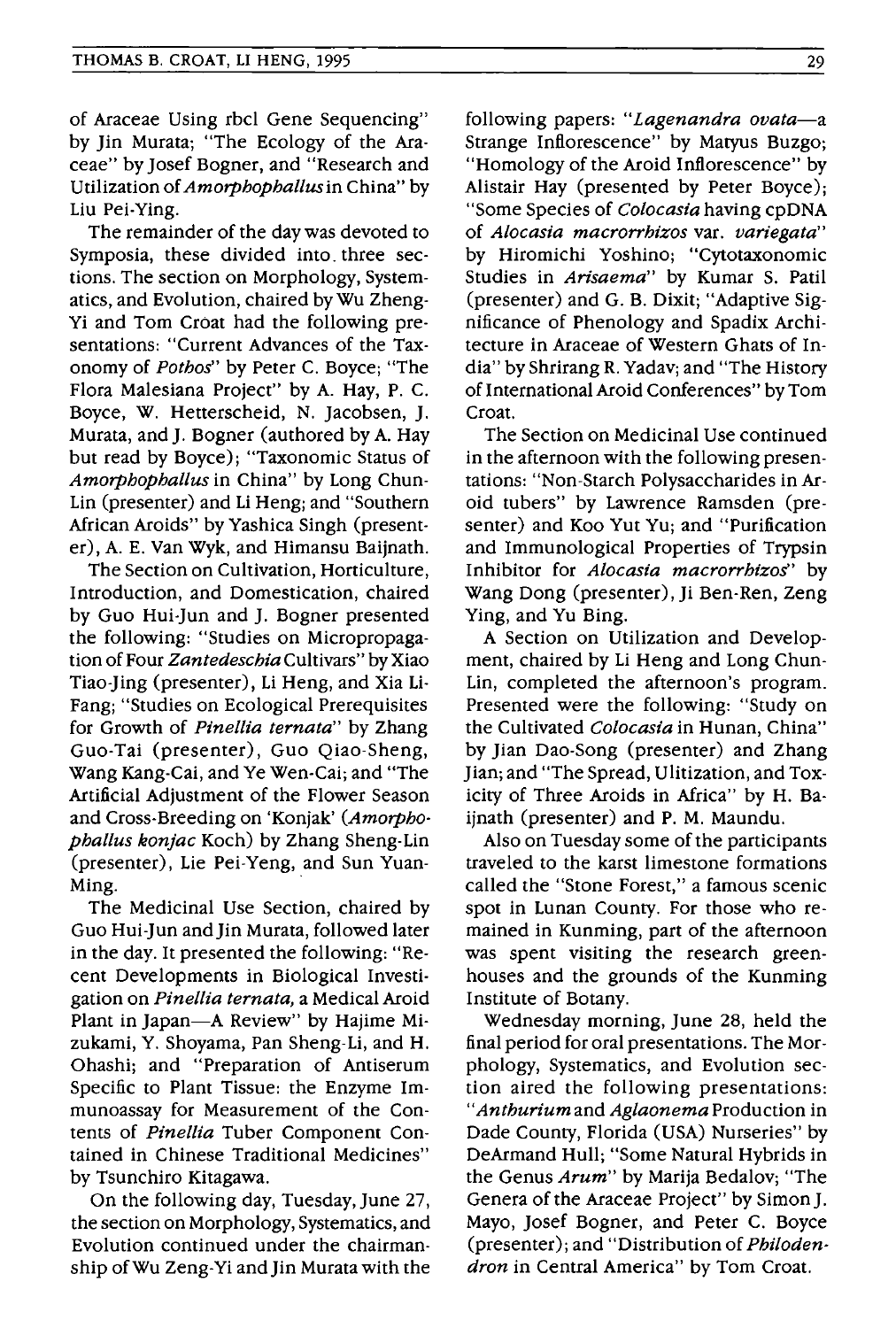

Front Row: 1. Zeng Xiao-lian; 2. Wang Shou-zheng; 3. Hiromu Ohashi; 4. Tsunehiro Kitagawa; 5. Hao Xiao-jiang; 6. Sun Han-dong; 7. Tom Croat; 8. Wu Zheng-yi (C.Y.Wu); 9. Petra Malesevich; 10. Li Heng; 11. Wang Yi-ming; 12. Cai Zhong-ming; 13. Liu Pei-ying; 14. Josef Bogner; 15. Liu Xian-zheng . 2nd Row: 16. unknown; 17. Xu Ting-zhi; 18. Shue Long-ran; 19. Zhang Sheng-lin; 20. Yang Yong-kang; 21. Hiromichi Yoshino; 22. Peter C. Boyce; 23. Yashica Singh; 24. Himansu Baijnath; 25 . Marija Bedalov; 26. Kumar S. Patil; 27. U. K. Sharma; 28. Shrirang R. Yadav; 29. Guo Oizo-sheng; 30. Sun Liu; 31. Luo Haiyan; 32. Wang Ping-li; 33 . Xie Xiu-qiong; 34 . Yang Shi-xiong. 3rd Row: 35. Tatsuya Shibata; 36. Chen Shu-kun; 37. YiJian-wen; 38. WangJia; 39. Rosalin Lowenhaupt; 40. Victor Soukup; 41. Andrea Kee Heng Choon; 42 . Duangchai Sookchaloem; 43. Tay Eng Pin; 44. Xi Baoquan; 45. Zhou Ping-an; 46 . Ron Weeks; 47. Matyas Buzgo; 48. Wang Dong; 49. Wang Peng; 50. Pan Sheng-li; 52. Wang Jun. 4th Row: 53. Miharu Salo; 54. Zhu Zheng-ying; 55 . Liu Xue-jiao; 56. Feng yu-xing; 57. Gao Ying-xin; 58. Masaaki Kurose; 59. Jiang Dao-song; 60. Lu Shu-gang; 61. Shunsaku Suzuki; 62. Zhang Guo-tai; 63. David Hertzberg; 64 . DeArmand Hull; 65. James Symon; 66 . Hou Kun-yu (staff); 67. Zhang Xing-guo; 68. Mao Chao-liang (staff) .

The section on Utilization and Development continued Wednesday morning as well, with the following papers presented: "Aroids in Traditional Folklore and Medicine in Northeastern India" by U. K. Sharma; "The Resources and Use of *Amorphophallus* in Hunan" by Liu Xue-Jiao, and "Ethnobotany of *Amorphophallus* of China" by Long Chun-Lin.

This concluded the oral presentations for the aroid conference. A total of 59 abstracts had been submitted, 25 of them by overseas participants. In all 31 papers were presented during the conference. It was agreed that the proceedings of the conference would be published in the form of a book. The editor of the series will be Peter Boyce.

On Wednesday afternoon, after two and

one half days of oral presentations, we flew to Jinghong near the Laotian border, then spent part of the afternoon in local parks while the organizers corralled a participant who was left behind in Kunming. Later we had dinner then traveled to the Xishuangbanna Tropical Botanical Garden of the Chinese Academy of Sciences for the remainder of the conference. In Xishuangbanna we visited the natural areas around the garden and indigenous villages of the Dai and Jiruo Nationality in the region. Excursions were made to the Botanical Garden, the trails through the adjacent forests in the reserve, the rare plant area of the Botanical Garden, and the Aroid Garden where 104 aroid species, 90% of which are endemic to China, have been plated in nat